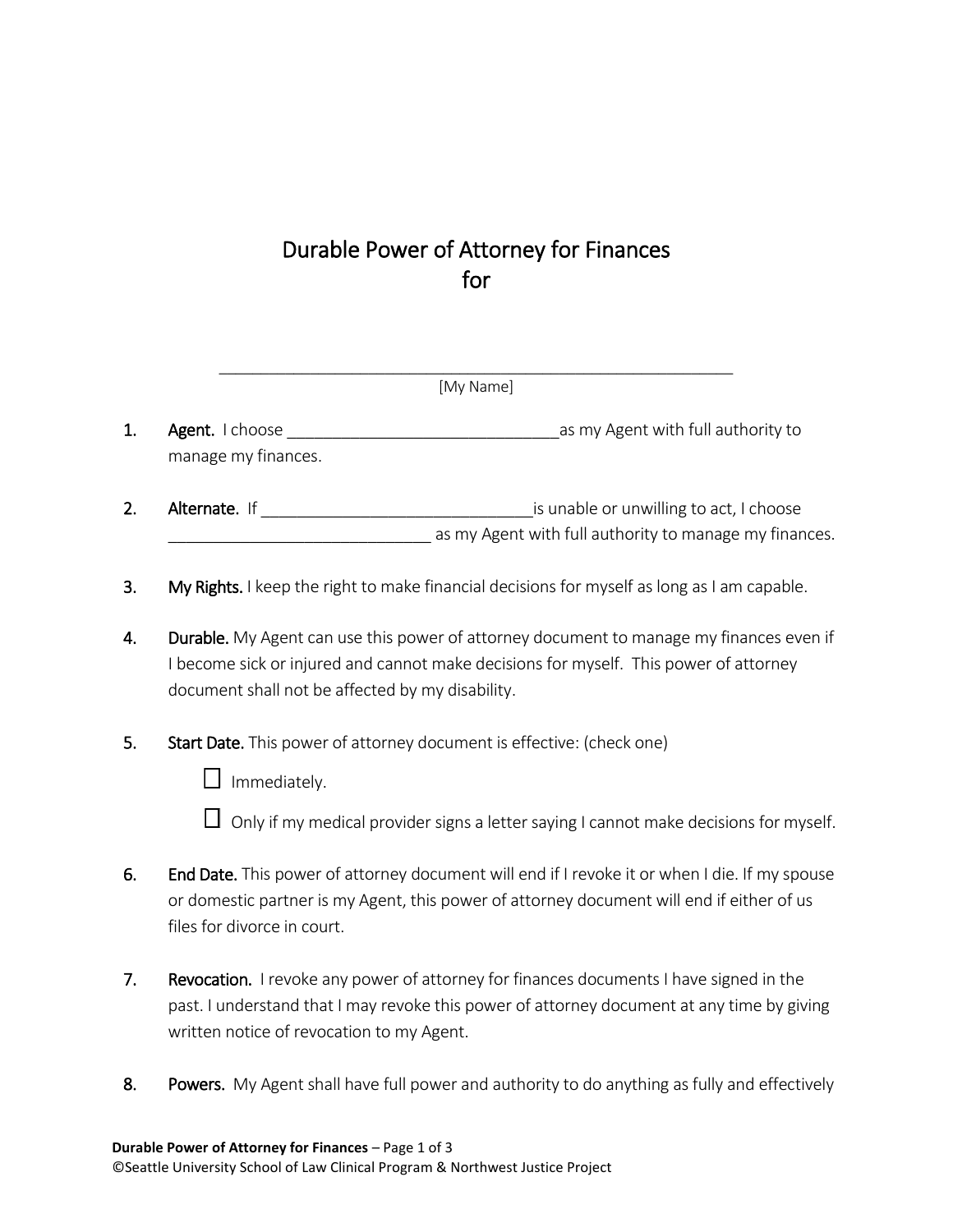as I could do myself, including, but not limited to, the power to make deposits to, and payments from, any account in my name in any financial institution, to open and remove items from any safe deposit box in my name, to sell, exchange or transfer title to stocks, bonds or other securities, and to sell, convey or encumber any real or personal property. My agent shall also have the following special powers: (check all that apply)

- $\Box$  create, amend, revoke, or terminate a living trust
- $\Box$  make gifts of my money or property
- $\Box$  create or change my rights of survivorship
- $\Box$  create or change my beneficiary designation(s)
- $\Box$  delegate some authority granted in this document to someone else
- $\Box$  waive my right to be the beneficiary of an annuity or retirement plan
- $\Box$  create, amend, revoke, or terminate my community property agreement
- $\Box$  tell a trustee to make distributions from a trust just as I could
- 9. No Power to Agree to Binding Pre-Dispute Arbitration. I recognize that some long-term-care providers will ask me or my Agent to sign a binding pre-dispute arbitration agreement. These agreements limit my right to sue the provider before any injury or dispute occurs. I think these agreements are unfair and unacceptable. Therefore, my agent does not have the power to agree to pre-dispute binding arbitration or any other process involving my person or property that limits my right to a jury, to sue for money, or to join a class action.
- 10. Accounting. My Agent shall keep accurate records of my finances and show these records to me at my request.
- 11. Nomination of Guardian. I nominate my Agent as the guardian of my estate for consideration by the court if guardianship proceedings become necessary.
- /
- /
- /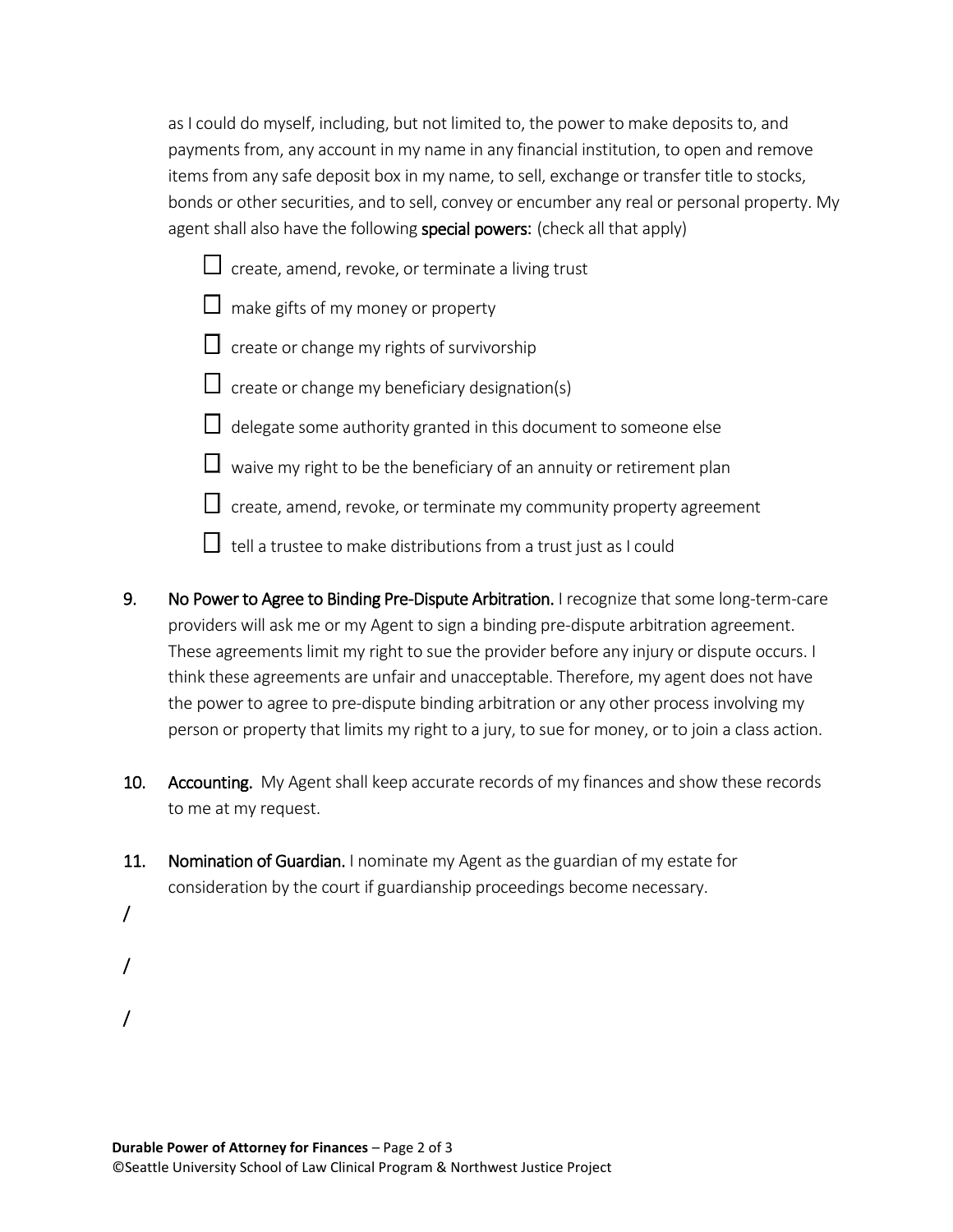12. HIPAA Release. I authorize my healthcare providers to release all information governed by the Health Insurance Portability and Accountability Act of 1996 (HIPAA) to my Agent.

| My Signature                                                | Date                                                                                                                                                                                                                                |
|-------------------------------------------------------------|-------------------------------------------------------------------------------------------------------------------------------------------------------------------------------------------------------------------------------------|
| Notarization (optional, but recommended)                    |                                                                                                                                                                                                                                     |
| State of Washington<br>County of __________________________ |                                                                                                                                                                                                                                     |
| for the purposes mentioned in this instrument.              | I certify that I know or have satisfactory evidence that <b>I certify that I know or have satisfactory evidence that</b><br>who appeared before me, signed above, and acknowledged that the signing was done freely and voluntarily |
| SUBSCRIBED and SWORN to before me on ____________________.  |                                                                                                                                                                                                                                     |
|                                                             | SIGNATURE OF NOTARY                                                                                                                                                                                                                 |
|                                                             | PRINT NAME OF NOTARY                                                                                                                                                                                                                |
|                                                             | NOTARY PUBLIC for the State of Washington.                                                                                                                                                                                          |
|                                                             | My commission expires _______________.                                                                                                                                                                                              |
| Witness 1                                                   | <b>Witness 2</b>                                                                                                                                                                                                                    |
| Signature                                                   | Signature                                                                                                                                                                                                                           |
| Name                                                        | Name                                                                                                                                                                                                                                |
| Address                                                     | Address                                                                                                                                                                                                                             |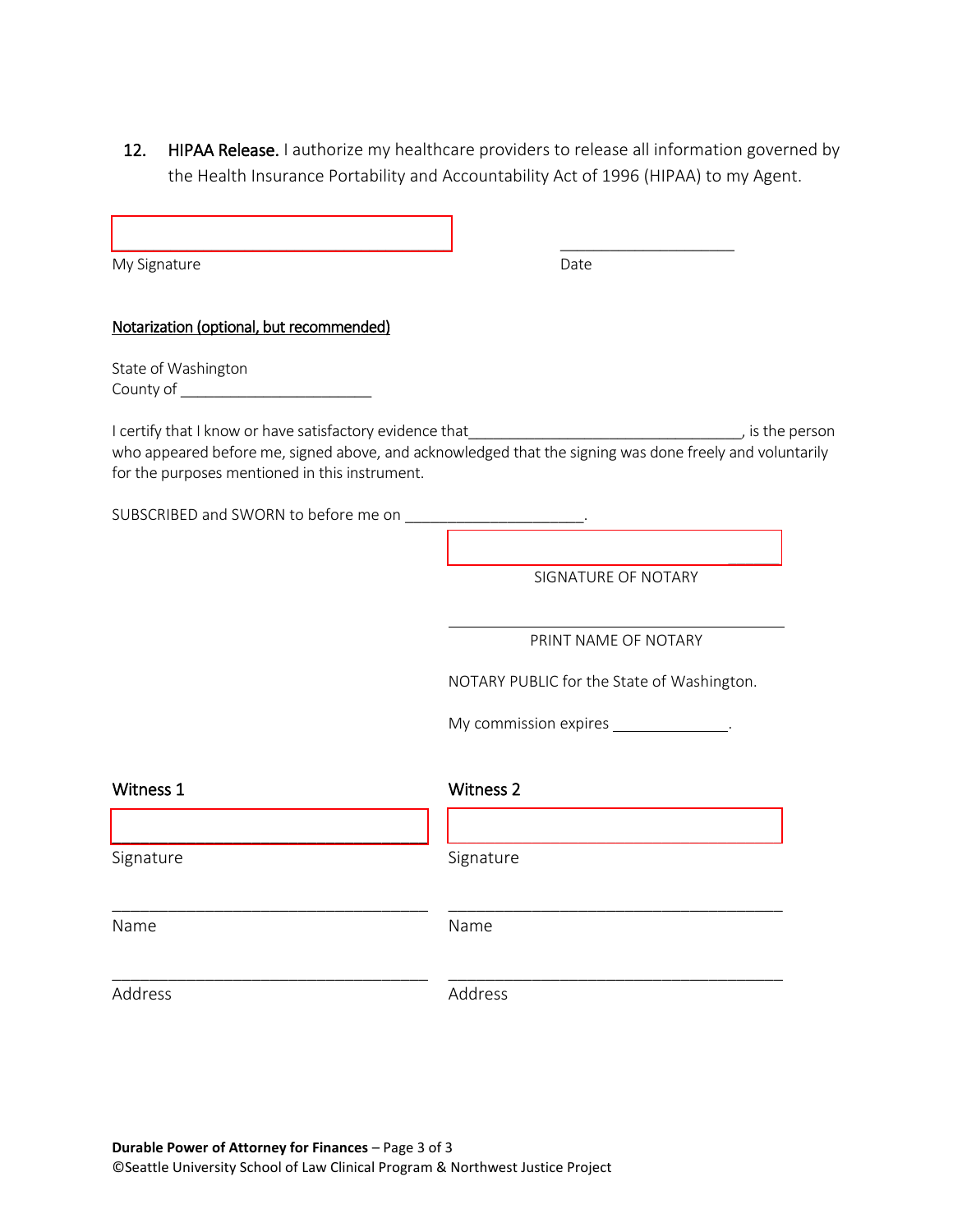## Durable Power of Attorney for Health Care for

| [My Name]      |                                 |                                                                                                      |  |
|----------------|---------------------------------|------------------------------------------------------------------------------------------------------|--|
| 1.             | Agent. I choose<br>health care. | as my Agent with full authority to manage my                                                         |  |
| $\overline{2}$ | <b>Alternate.</b> If            | is unable or unwilling to act, I choose<br>as my Agent with full authority to manage my health care. |  |
| 3.             |                                 | My Rights. I keep the right to make health care decisions for myself as long as I am capable.        |  |

- 4. Durable. My Agent can still use this power of attorney document to manage my affairs even if I become sick or injured and cannot make decisions for myself. This power of attorney shall not be affected by my disability.
- 5. Start Date. This power of attorney document is effective on the day I sign it in front of a notary public.
- 6. End Date. This power of attorney document will end if I revoke it or when I die. If my spouse or domestic partner is my Agent, this power of attorney document will end if either of us files for divorce in court.
- 7. Revocation. I revoke any other power of attorney for health care documents I have signed in the past. I understand that I may revoke this power of attorney document at any time by giving written notice of revocation to my Agent.
- 8. Powers. My Agent shall have full power and authority to do anything as fully and effectively as I could do myself, including the power to make health care decisions and give informed consent to my health care, refuse and withdraw consent to my health care, employ and discharge my health care providers, apply for and consent to my admission to a medical, nursing, residential or other similar facility that is not a mental health treatment facility, serve as my personal representative for all purposes under the Health Insurance Portability and Accountability Act (HIPAA) of 1996, as amended, and to visit me at any hospital or other medical facility where I reside or receive treatment
- 9. Mental Health Treatment. My Agent is not authorized to arrange for my commitment to or placement in a mental health treatment facility. My Agent is not authorized to consent to electroconvulsive therapy, psychosurgery, or other psychiatric or mental health procedures that restrict physical freedom of movement.
- 10. No Power to Agree to Binding Pre-Dispute Arbitration. I recognize that some long-term-care providers will ask me or my Agent to sign a binding pre-dispute arbitration agreement. These agreements limit my right to sue the provider before any injury or dispute occurs. I think these agreements are unfair and unacceptable. Therefore, my agent does not have the power to agree to pre-dispute binding